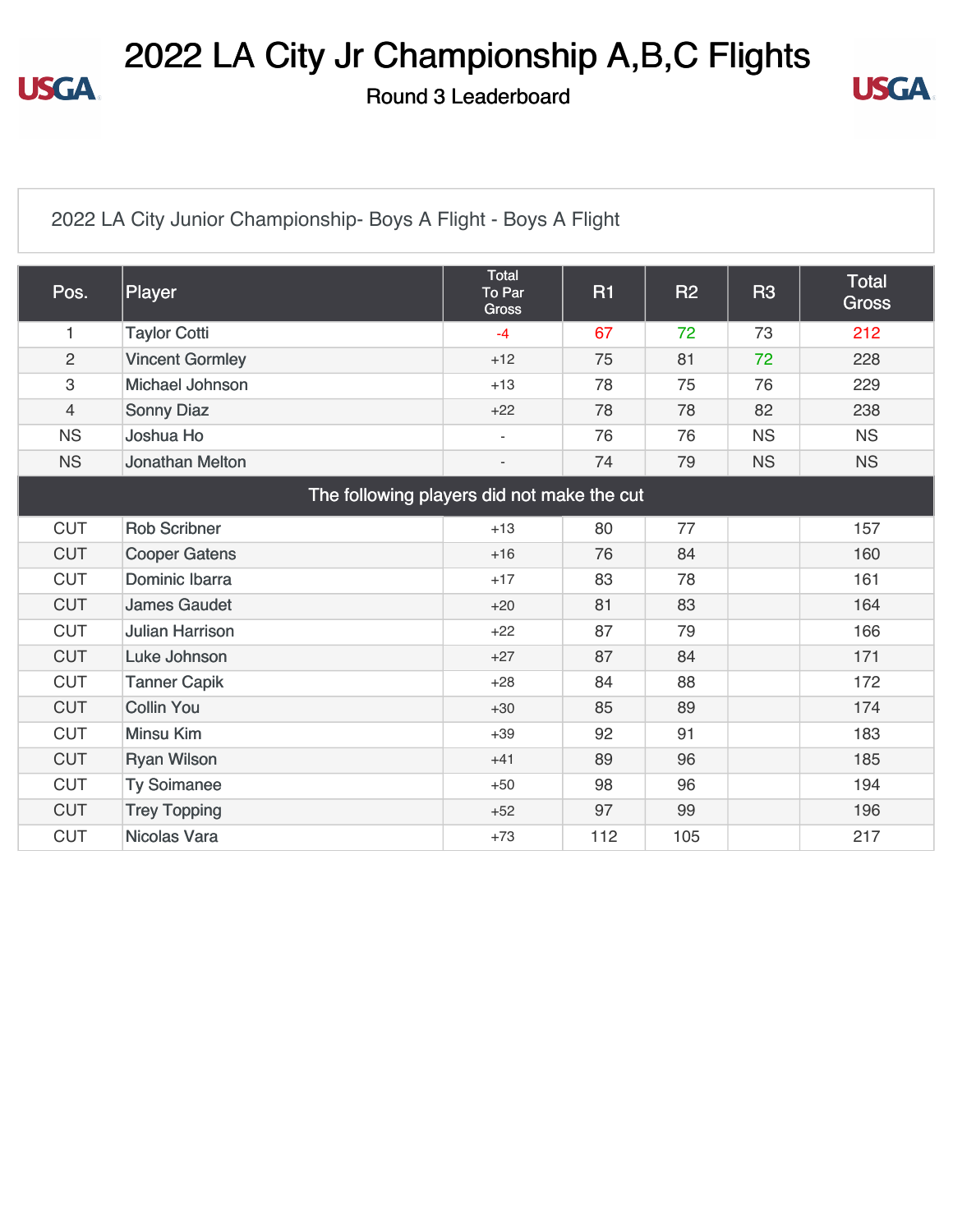#### 2022 LA City Jr Championship A,B,C Flights

Round 3 Leaderboard



[2022 LA City Junior Championship- Boys B Flight - Boys B Flight](https://cdn2.golfgenius.com/v2tournaments/8346881734918286384?called_from=&round_index=3)

| Pos.             | Player                                     | <b>Total</b><br>To Par<br><b>Gross</b> | <b>R1</b> | R <sub>2</sub> | R <sub>3</sub> | <b>Total</b><br><b>Gross</b> |
|------------------|--------------------------------------------|----------------------------------------|-----------|----------------|----------------|------------------------------|
| 1                | <b>Caleb Kim</b>                           | $-2$                                   | 77        | 71             | 66             | 214                          |
| $\overline{c}$   | <b>Jay Hutchins</b>                        | E                                      | 73        | 71             | 72             | 216                          |
| 3                | <b>Branden Wong</b>                        | $+1$                                   | 72        | 72             | 73             | 217                          |
| 4                | <b>Jason Tun</b>                           | $+4$                                   | 70        | 76             | 74             | 220                          |
| 5                | <b>Teddy Turo</b>                          | $+5$                                   | 76        | 73             | 72             | 221                          |
| 6                | <b>Kendrick Tan</b>                        | $+6$                                   | 74        | 76             | 72             | 222                          |
| $\overline{7}$   | <b>Christopher Neff-Meyers</b>             | $+6$                                   | 73        | 75             | 74             | 222                          |
| 8                | <b>Ryan Davis</b>                          | $+6$                                   | 73        | 71             | 78             | 222                          |
| $\boldsymbol{9}$ | Kaiden Hong                                | $+6$                                   | 70        | 72             | 80             | 222                          |
| 10               | <b>Noah Scavo</b>                          | $+13$                                  | 74        | 79             | 76             | 229                          |
| 11               | <b>Gregory Anten</b>                       | $+17$                                  | 74        | 79             | 80             | 233                          |
| 12               | <b>Jack Storch</b>                         | $+18$                                  | 78        | 77             | 79             | 234                          |
| 13               | Sho Mochizuki                              | $+19$                                  | 78        | 83             | 74             | 235                          |
| 14               | <b>Andre Tseng</b>                         | $+20$                                  | 77        | 78             | 81             | 236                          |
| 15               | <b>Judah Johnson</b>                       | $+25$                                  | 80        | 80             | 81             | 241                          |
| 16               | <b>Sahil Banker</b>                        | $+25$                                  | 83        | 77             | 81             | 241                          |
| 17               | Benjamin Adelman                           | $+27$                                  | 76        | 85             | 82             | 243                          |
| 18               | <b>Ryan Flexer</b>                         | $+28$                                  | 80        | 81             | 83             | 244                          |
|                  | The following players did not make the cut |                                        |           |                |                |                              |
| <b>CUT</b>       | <b>Nigel Epperson</b>                      | $+18$                                  | 84        | 78             |                | 162                          |
| <b>CUT</b>       | <b>Justin Kim</b>                          | $+19$                                  | 83        | 80             |                | 163                          |
| <b>CUT</b>       | Douglas Eastman                            | $+20$                                  | 86        | 78             |                | 164                          |
| <b>CUT</b>       | <b>Griffin Lee</b>                         | $+20$                                  | 83        | 81             |                | 164                          |
| <b>CUT</b>       | <b>Ethan Kachko</b>                        | $+21$                                  | 87        | 78             |                | 165                          |
| <b>CUT</b>       | <b>Jordan Lestz</b>                        | $+23$                                  | 91        | 76             |                | 167                          |
| <b>CUT</b>       | Joonho Moon                                | $+23$                                  | 84        | 83             |                | 167                          |
| <b>CUT</b>       | <b>James David</b>                         | $+23$                                  | 79        | 88             |                | 167                          |
| <b>CUT</b>       | <b>Brady Eng</b>                           | $+25$                                  | 90        | 79             |                | 169                          |
| <b>CUT</b>       | <b>Luke Schultz</b>                        | $+25$                                  | 83        | 86             |                | 169                          |
| <b>CUT</b>       | <b>Jackson Bunnin</b>                      | $+26$                                  | 89        | 81             |                | 170                          |
| <b>CUT</b>       | <b>William Anten</b>                       | $+26$                                  | 85        | 85             |                | 170                          |
| <b>CUT</b>       | <b>Mitchell Katz</b>                       | $+26$                                  | 82        | 88             |                | 170                          |
| <b>CUT</b>       | <b>William Rosen</b>                       | $+28$                                  | 89        | 83             |                | 172                          |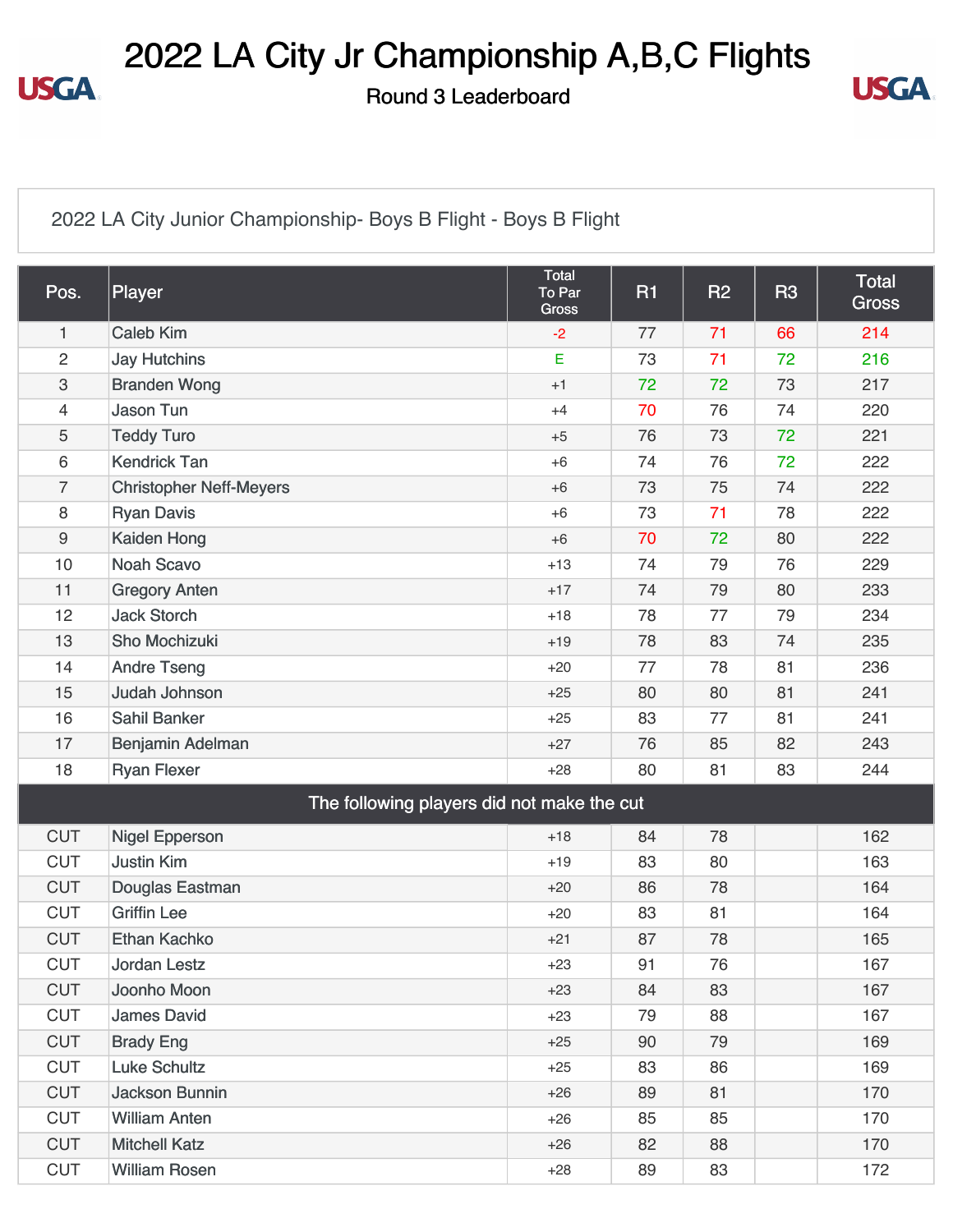

# 2022 LA City Jr Championship A,B,C Flights

#### Round 3 Leaderboard



| <b>CUT</b> | <b>Tristan Cho</b>     | $+33$                    | 91        | 86        | 177       |
|------------|------------------------|--------------------------|-----------|-----------|-----------|
| <b>CUT</b> | Jadon Aboganem         | $+34$                    | 94        | 84        | 178       |
| <b>CUT</b> | <b>Neel Sodhi</b>      | $+34$                    | 92        | 86        | 178       |
| <b>CUT</b> | <b>Emmett Lee</b>      | $+37$                    | 91        | 90        | 181       |
| <b>CUT</b> | <b>Colin Gasparre</b>  | $+41$                    | 94        | 91        | 185       |
| <b>CUT</b> | <b>Cameron Griffin</b> | $+43$                    | 94        | 93        | 187       |
| <b>CUT</b> | <b>Jonah Perry</b>     | $+96$                    | 126       | 114       | 240       |
| <b>NS</b>  | Peter Jen              | $\overline{\phantom{a}}$ | <b>NS</b> | 80        | <b>NS</b> |
| <b>NS</b>  | Joshua Eadie           | $\overline{\phantom{a}}$ | 100       | <b>NS</b> | <b>NS</b> |
| <b>NS</b>  | <b>Camil AlHashim</b>  | ٠                        | 154       | <b>NS</b> | <b>NS</b> |
| <b>NS</b>  | <b>Benjamin Ta</b>     | $\overline{\phantom{a}}$ | <b>NS</b> | <b>NS</b> | <b>NS</b> |
| <b>NS</b>  | <b>Brayden Winn</b>    | ٠                        | <b>NS</b> | <b>NS</b> | <b>NS</b> |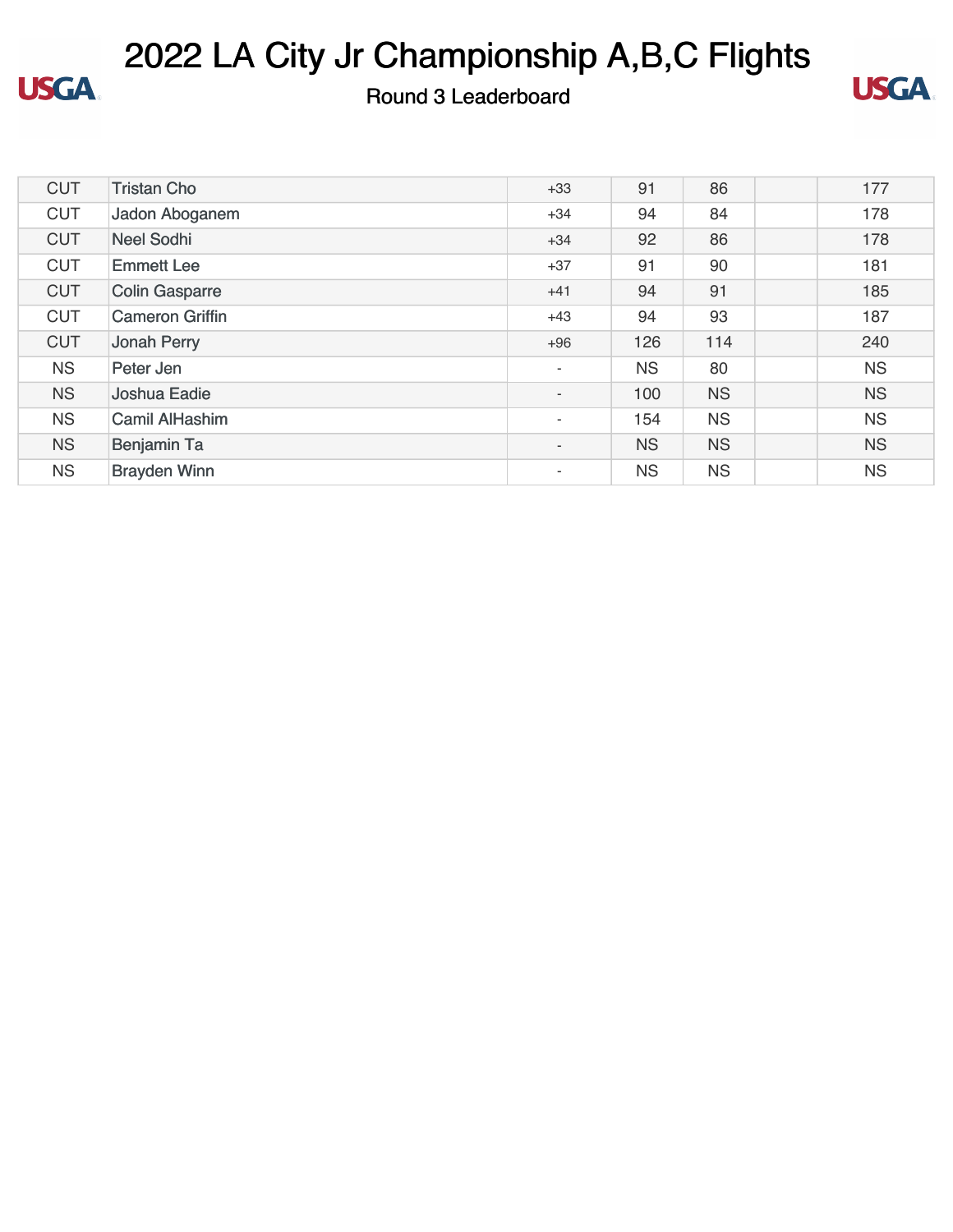#### 2022 LA City Jr Championship A,B,C Flights

Round 3 Leaderboard



[2022 LA City Junior Championship- Boys C Flight - Boys C Flight](https://cdn2.golfgenius.com/v2tournaments/8346881762600692788?called_from=&round_index=3)

| Pos.                                       | Player                      | <b>Total</b><br>To Par<br><b>Gross</b> | <b>R1</b> | R <sub>2</sub> | <b>R3</b> | <b>Total</b><br><b>Gross</b> |  |
|--------------------------------------------|-----------------------------|----------------------------------------|-----------|----------------|-----------|------------------------------|--|
| 1                                          | <b>Cole Kim</b>             | $-7$                                   | 70        | 69             | 70        | 209                          |  |
| $\overline{c}$                             | <b>Ethan Kwan</b>           | $-2$                                   | 71        | 70             | 73        | 214                          |  |
| 3                                          | <b>Xavier Padillo</b>       | $-1$                                   | 69        | 77             | 69        | 215                          |  |
| 4                                          | Romeo Juarez                | $+1$                                   | 71        | 74             | 72        | 217                          |  |
| 5                                          | Daniel He                   | $+3$                                   | 72        | 72             | 75        | 219                          |  |
| 6                                          | <b>Grant Leary</b>          | $+6$                                   | 69        | 78             | 75        | 222                          |  |
| $\overline{7}$                             | Jayden Jun                  | $+9$                                   | 76        | 73             | 76        | 225                          |  |
| 8                                          | <b>Kingston Cao</b>         | $+11$                                  | 78        | 71             | 78        | 227                          |  |
| 9                                          | <b>Justin Tun</b>           | $+15$                                  | 74        | 80             | 77        | 231                          |  |
| 10                                         | <b>Ryan Wolk</b>            | $+15$                                  | 78        | 74             | 79        | 231                          |  |
| 11                                         | <b>Brendon Narahara</b>     | $+18$                                  | 78        | 78             | 78        | 234                          |  |
| 12                                         | <b>Shaan Patel</b>          | $+20$                                  | 79        | 76             | 81        | 236                          |  |
| <b>NS</b>                                  | <b>Seth Malapote</b>        |                                        | 78        | 74             | <b>NS</b> | <b>NS</b>                    |  |
| The following players did not make the cut |                             |                                        |           |                |           |                              |  |
| <b>CUT</b>                                 | <b>Rein Ethan Villarama</b> | $+13$                                  | 79        | 78             |           | 157                          |  |
| <b>CUT</b>                                 | <b>Roman Luque</b>          | $+14$                                  | 85        | 73             |           | 158                          |  |
| <b>CUT</b>                                 | <b>Joey Ying</b>            | $+15$                                  | 82        | 77             |           | 159                          |  |
| <b>CUT</b>                                 | <b>Akinobu Yano</b>         | $+15$                                  | 79        | 80             |           | 159                          |  |
| <b>CUT</b>                                 | <b>Gunnar Strain</b>        | $+17$                                  | 87        | 74             |           | 161                          |  |
| <b>CUT</b>                                 | <b>Aiden Um</b>             | $+17$                                  | 84        | 77             |           | 161                          |  |
| <b>CUT</b>                                 | <b>Will Flexer</b>          | $+17$                                  | 82        | 79             |           | 161                          |  |
| <b>CUT</b>                                 | <b>Yicheng Chen</b>         | $+18$                                  | 82        | 80             |           | 162                          |  |
| <b>CUT</b>                                 | <b>Dominic Lingad</b>       | $+23$                                  | 80        | 87             |           | 167                          |  |
| <b>CUT</b>                                 | <b>Nolan Azurin1</b>        | $+24$                                  | 84        | 84             |           | 168                          |  |
| <b>CUT</b>                                 | Noah Cabunag                | $+25$                                  | 88        | 81             |           | 169                          |  |
| <b>CUT</b>                                 | Chrischa Buranasombati      | $+26$                                  | 81        | 89             |           | 170                          |  |
| <b>CUT</b>                                 | <b>Cameron Wei</b>          | $+28$                                  | 86        | 86             |           | 172                          |  |
| <b>CUT</b>                                 | <b>Jonah Rouse</b>          | $+38$                                  | 93        | 89             |           | 182                          |  |
| <b>CUT</b>                                 | Alec Feldman                | $+39$                                  | 91        | 92             |           | 183                          |  |
| <b>CUT</b>                                 | Dré Whitfield               | $+44$                                  | 91        | 97             |           | 188                          |  |
| <b>CUT</b>                                 | David Alspach               | $+45$                                  | 96        | 93             |           | 189                          |  |
| <b>CUT</b>                                 | <b>Kevin Ramsey</b>         | $+49$                                  | 102       | 91             |           | 193                          |  |
| <b>CUT</b>                                 | <b>Aiden Viramontes</b>     | $+54$                                  | 99        | 99             |           | 198                          |  |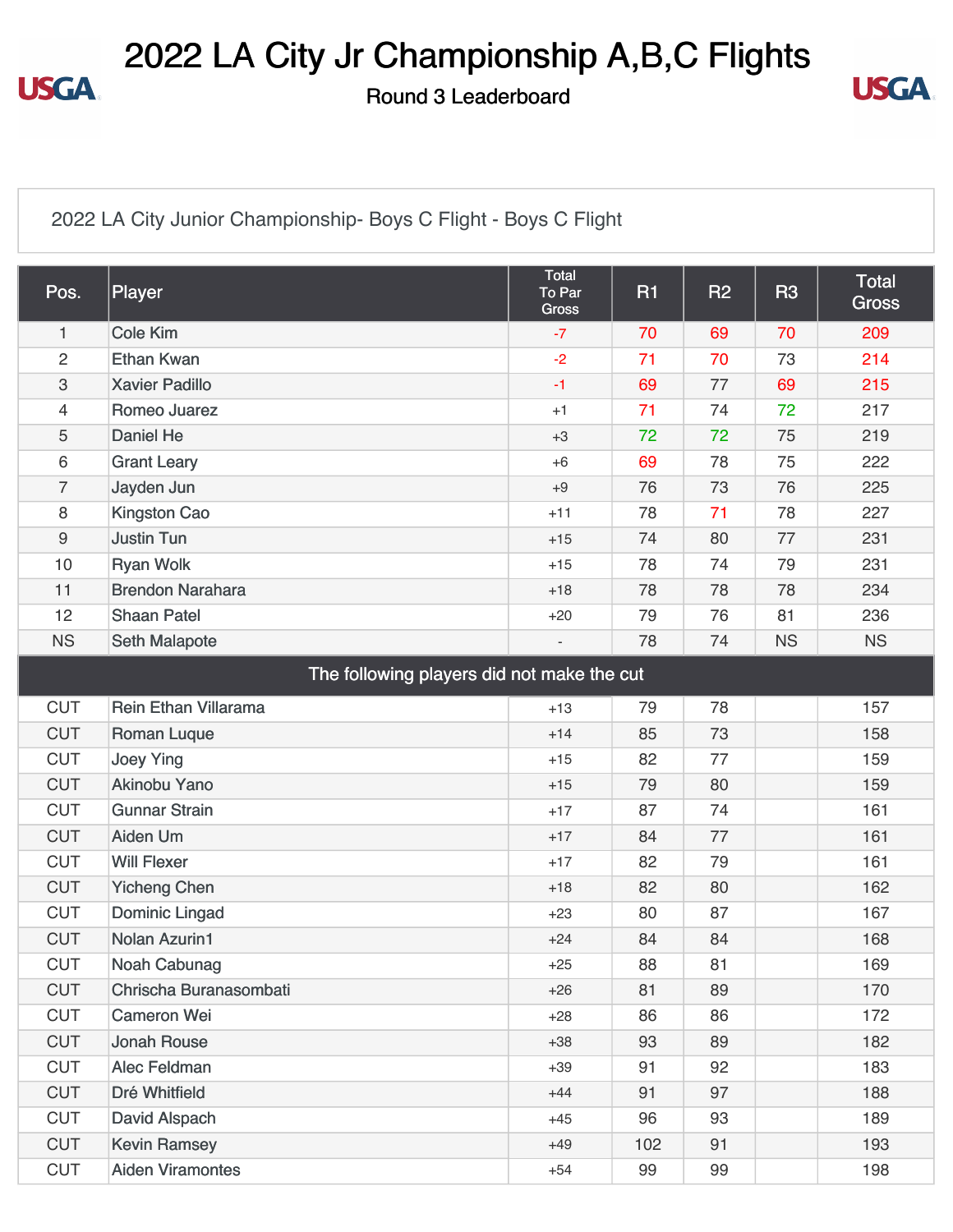

# 2022 LA City Jr Championship A,B,C Flights

Round 3 Leaderboard



| <b>CUT</b> | Jonas Diamond                 | $+65$                    | 102       | 107       |           | 209       |
|------------|-------------------------------|--------------------------|-----------|-----------|-----------|-----------|
| <b>CUT</b> | <b>Thanathad Siripopungul</b> | $+81$                    | 111       | 114       |           | 225       |
| <b>CUT</b> | Jordan Luboff                 | $+82$                    | 112       | 114       |           | 226       |
| <b>CUT</b> | <b>Felix Spolyar</b>          | $+93$                    | 116       | 121       |           | 237       |
| <b>NS</b>  | Zude Xu                       | $\overline{\phantom{a}}$ | 77        | 79        | <b>NS</b> | <b>NS</b> |
| <b>NS</b>  | Micah Rosenblum               | $\overline{\phantom{a}}$ | <b>NS</b> | <b>NS</b> |           | <b>NS</b> |
| <b>NS</b>  | <b>Philippe Gonzalez</b>      | $\overline{\phantom{a}}$ | <b>NS</b> | <b>NS</b> |           | <b>NS</b> |
| <b>NS</b>  | <b>Rafael Bartolome</b>       | ٠                        | <b>NS</b> | <b>NS</b> |           | <b>NS</b> |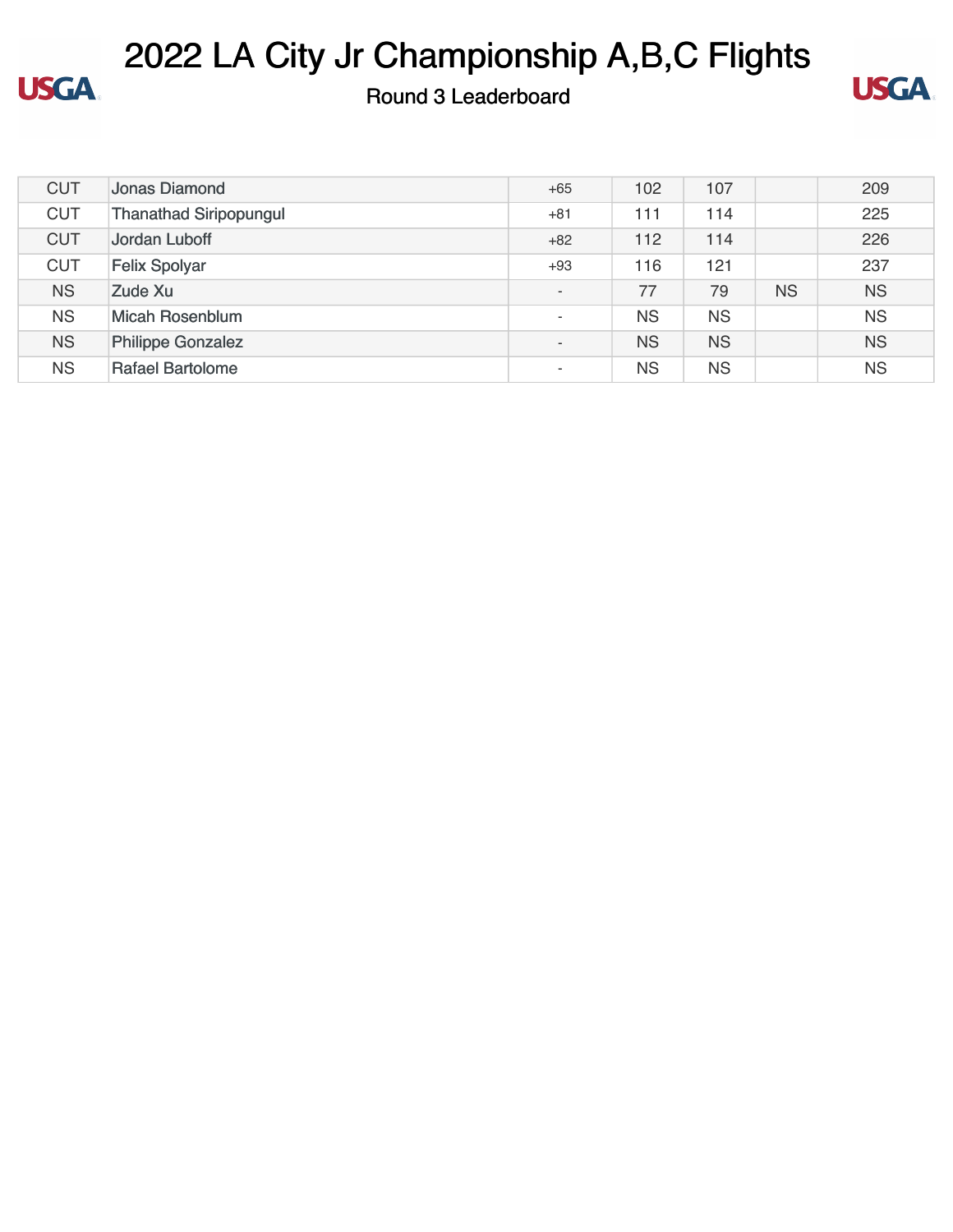## 2022 LA City Jr Championship A,B,C Flights

Round 3 Leaderboard



#### [2022 LA City Junior Championship- Girls A Flight - Girls A Flight](https://cdn2.golfgenius.com/v2tournaments/8346881794846501944?called_from=&round_index=3)

| Pos.                                       | Player                 | <b>Total</b><br>To Par<br><b>Gross</b> | <b>R1</b> | <b>R2</b> | R <sub>3</sub> | Total<br><b>Gross</b> |  |
|--------------------------------------------|------------------------|----------------------------------------|-----------|-----------|----------------|-----------------------|--|
| 1                                          | Salma Ibrahim          | $+4$                                   | 75        | 75        | 70             | 220                   |  |
| $\overline{c}$                             | krystal campos         | $+7$                                   | 72        | 80        | 71             | 223                   |  |
| 3                                          | <b>Jayne Sung</b>      | $+8$                                   | 74        | 75        | 75             | 224                   |  |
| $\overline{4}$                             | <b>Julia Wiley</b>     | $+13$                                  | 76        | 78        | 75             | 229                   |  |
| The following players did not make the cut |                        |                                        |           |           |                |                       |  |
| <b>CUT</b>                                 | <b>Kate Montemayor</b> | $+14$                                  | 72        | 86        |                | 158                   |  |
| <b>CUT</b>                                 | Annika Lingad          | $+20$                                  | 80        | 84        |                | 164                   |  |
| <b>CUT</b>                                 | Carolina Calzada       | $+21$                                  | 76        | 89        |                | 165                   |  |
| <b>CUT</b>                                 | Julianna Encinas       | $+26$                                  | 85        | 85        |                | 170                   |  |
| <b>CUT</b>                                 | Jammy Cho              | $+27$                                  | 87        | 84        |                | 171                   |  |
| <b>CUT</b>                                 | Jamie Ou               | $+34$                                  | 92        | 86        |                | 178                   |  |
| <b>CUT</b>                                 | Leila Chammaa          | $+34$                                  | 89        | 89        |                | 178                   |  |